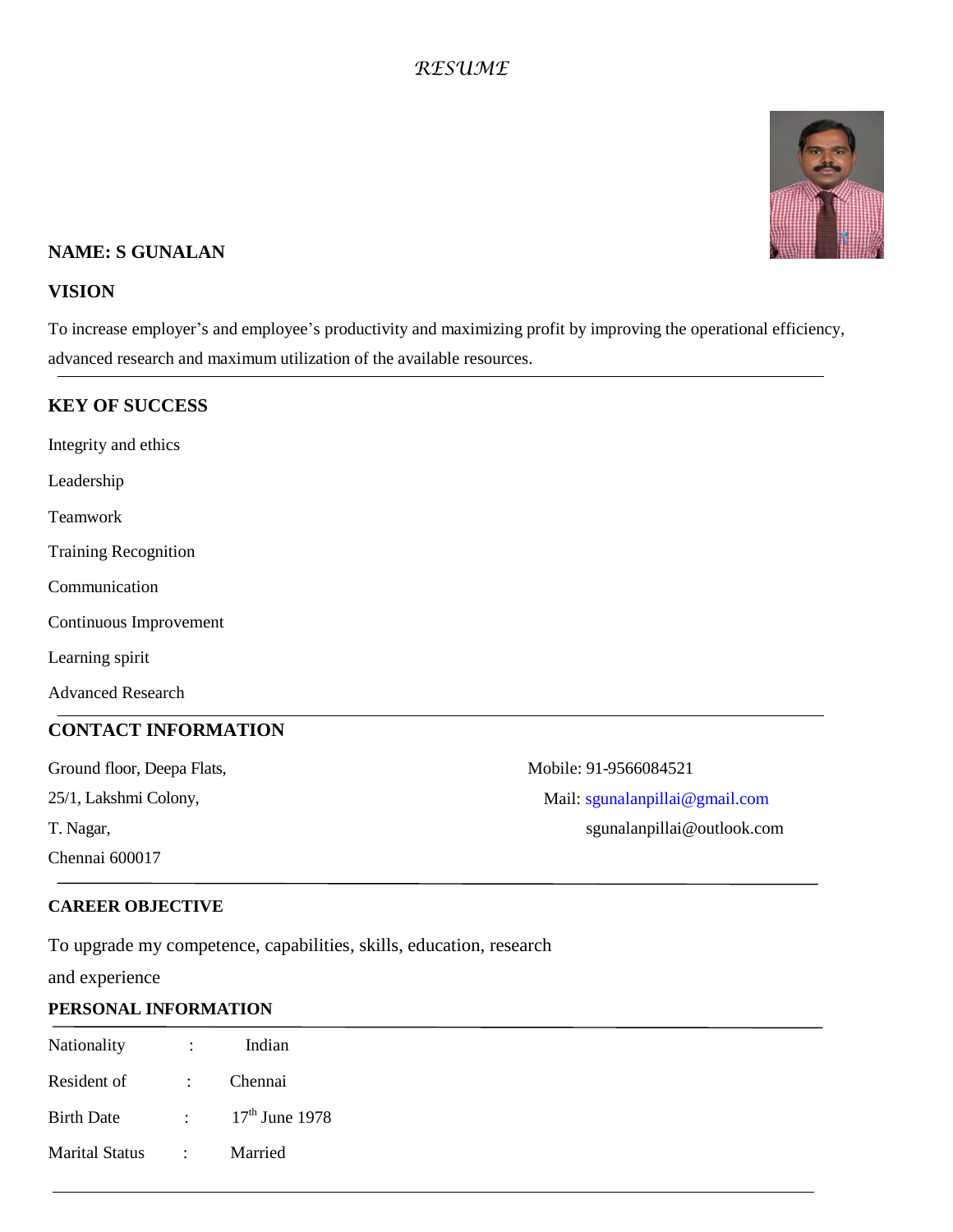## **EDUCATION**

OCT 2014**: Pursuing PhD in Management Studies in AMET University, Chennai.** 

JUNE 2006: **Masters in Business Administration**, PERIYAR UNIVERSITY, SALEM.

APRIL 2000: **B. Pharm,** DR. MGR MEDICAL UNIVERSITY

## **OTHERS**

Member in Tamil Nadu Pharmacy council.

## **HOBBIES AND INTEREST**

Listening to Music, Watching Sports, Observing and Analyzing Global Politics and Economy.

## **MARKETING AND TEACHING EXPERIENCE**

- 1. Worked as a Manager in three reputed top 10 Indian Pharmacy companies for 16 years.
- 2. Working now as teaching guest faculty in Chennai Universities and Colleges for the last 5 years.
- 3. Working as a Guest Lecturer in D. G. Vaishnav College From 1-07-2018 to Till Date

## **PUBLICATIONS AND PRESENTATIONS**

- 1. Published nine review and research articles in reputed peer reviewed journals.
- 2. Participated more than 30 International and National conferences also presented 28 research, review articles in International and National conferences.

## **REVIEWER**

- **1. Shanmugam Gunalan,** Journal of Advanced Nursing. New Jercy.
- **2. Shanmugam Gunalan,** The Economic Journal. London.
- **3. Shanmugam Gunalan,** International Journal of Management Review, London.
- **4. Shanmugam Gunalan,** International Journal of Health Care Review, London.

## **RESEARCH AFFILIATION**

- 1. **Shanmugam Gunalan,** London Journal Press (Life Member).
- **2. Shanmugam Gunalan,** Web of Science Researcher [AAO-9878-2021.](https://publons.com/researcher/AAO-9878-2021/)
- **3. Shanmugam Gunalan, ORCiD record:**  $\bullet$  [https://orcid.org/0000-0002-8055-5692.](https://orcid.org/0000-0002-8055-5692)
- 4. **Shanmugam Gunalan,** ResearchGate.

# **PROJECTS**

- 1. New Economic Forum.
- 2. Evidence Based Practice Implementation in Indian Hospital.